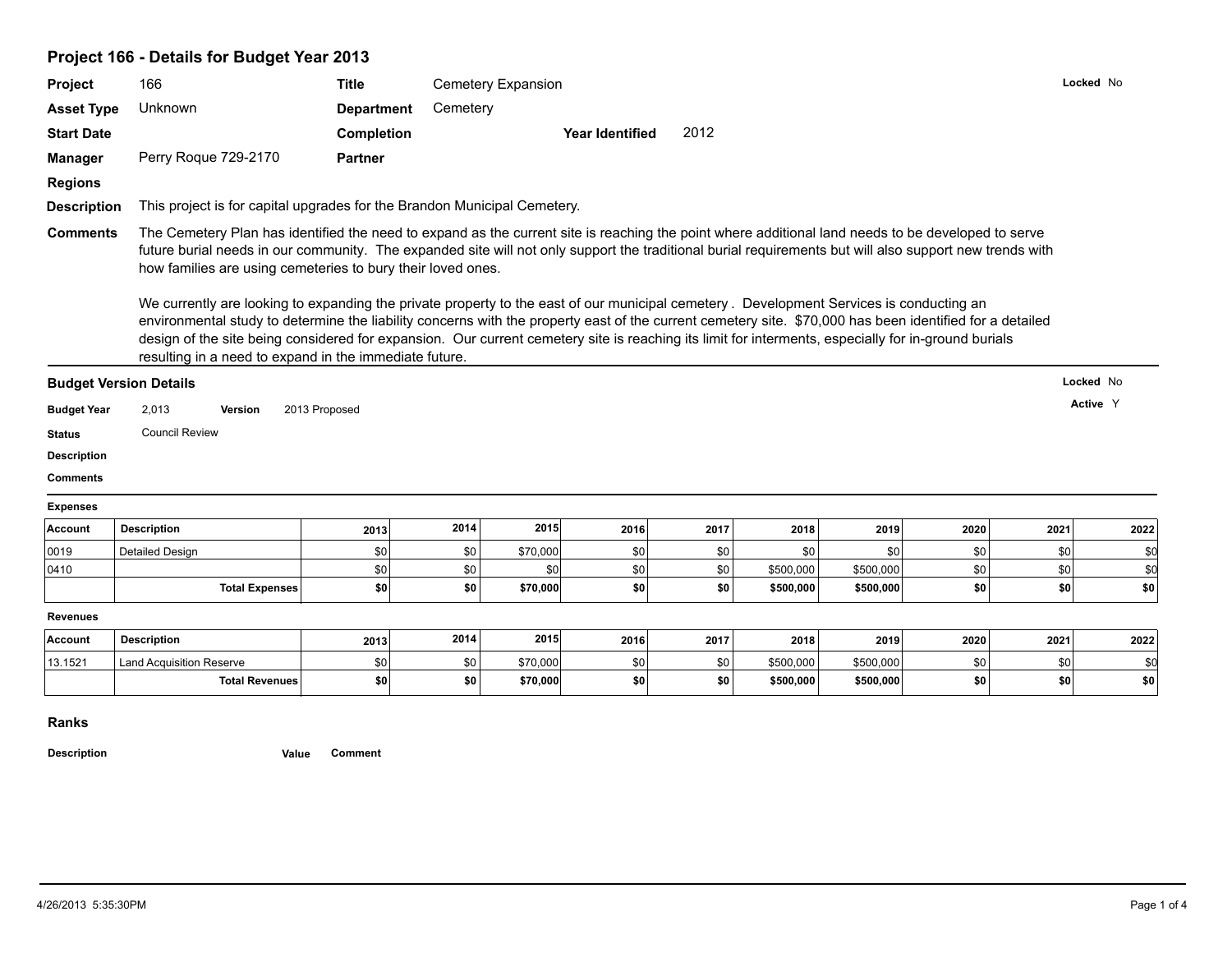### **Operating Budget Impact**

| <b>Effective Date</b>   | Account      | Type               | Amount | <b>FTE Impact</b> |
|-------------------------|--------------|--------------------|--------|-------------------|
|                         |              |                    |        |                   |
|                         |              |                    |        |                   |
|                         |              |                    |        |                   |
|                         |              |                    |        |                   |
| <b>Related Projects</b> |              |                    |        |                   |
|                         |              |                    |        |                   |
|                         |              |                    |        |                   |
|                         |              |                    |        |                   |
| Project                 | <b>Title</b> | <b>Description</b> |        | Year Version      |
|                         |              |                    |        |                   |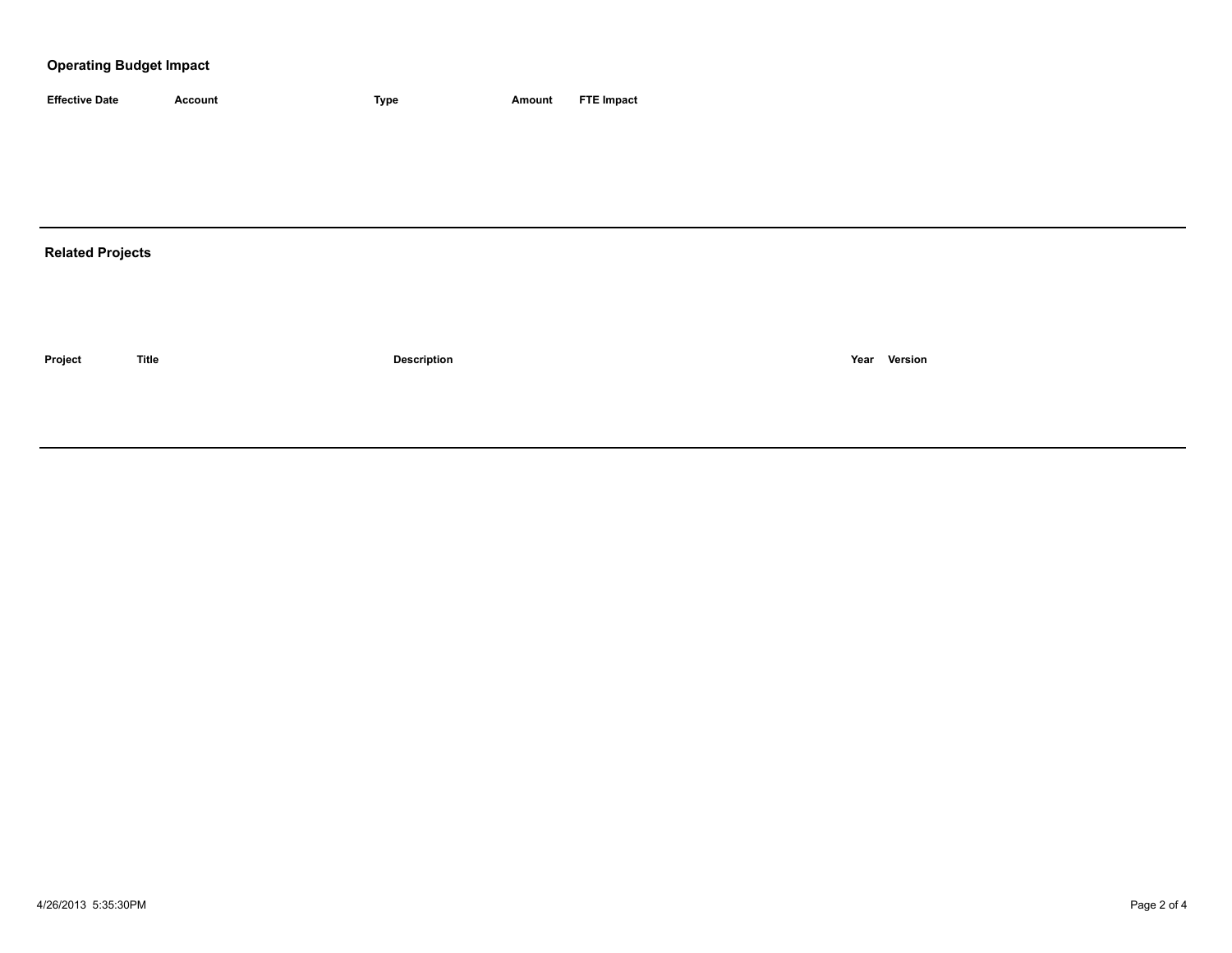## **Project 208 - Details for Budget Year 2013**

|                                                                                                      | 208                                                                                                                                                                                                                                                                                                                                                                                                                                                                                                                                                                                                                                                                                                                                                                                                                        | <b>Title</b>      | Columbarium |      |                        |             |      |      |      |           | Locked No |
|------------------------------------------------------------------------------------------------------|----------------------------------------------------------------------------------------------------------------------------------------------------------------------------------------------------------------------------------------------------------------------------------------------------------------------------------------------------------------------------------------------------------------------------------------------------------------------------------------------------------------------------------------------------------------------------------------------------------------------------------------------------------------------------------------------------------------------------------------------------------------------------------------------------------------------------|-------------------|-------------|------|------------------------|-------------|------|------|------|-----------|-----------|
| <b>Asset Type</b>                                                                                    | Cemeteries                                                                                                                                                                                                                                                                                                                                                                                                                                                                                                                                                                                                                                                                                                                                                                                                                 | <b>Department</b> | Cemetery    |      |                        |             |      |      |      |           |           |
| <b>Start Date</b>                                                                                    |                                                                                                                                                                                                                                                                                                                                                                                                                                                                                                                                                                                                                                                                                                                                                                                                                            | Completion        |             |      | <b>Year Identified</b> | 2002        |      |      |      |           |           |
| <b>Manager</b>                                                                                       | Perry Roque 729-2170                                                                                                                                                                                                                                                                                                                                                                                                                                                                                                                                                                                                                                                                                                                                                                                                       | <b>Partner</b>    |             |      |                        |             |      |      |      |           |           |
| <b>Regions</b>                                                                                       |                                                                                                                                                                                                                                                                                                                                                                                                                                                                                                                                                                                                                                                                                                                                                                                                                            |                   |             |      |                        |             |      |      |      |           |           |
| <b>Description</b>                                                                                   | This project is for the construction of an indoor columbarium and an additional outdoor columbarium at the municipal cemetery.                                                                                                                                                                                                                                                                                                                                                                                                                                                                                                                                                                                                                                                                                             |                   |             |      |                        |             |      |      |      |           |           |
| <b>Comments</b>                                                                                      | The indoor columbarium combined with the outdoor columbarium will allow the department to provide services that will meet the needs of our<br>customers. With the increased demand for cremation burials customers are moving towards interments in indoor/outdoor columbarium. Indoor<br>columbarium are very popular as these facilities allow families to pay their respects to loved ones throughout the year in a climate controlled<br>environment. The indoor columbarium would also serve as an office area and restrooms. Although the initial investment for an indoor columbarium<br>is high, the revenues generated by such a facility provides a very good payback. The revenues generated would not only build on our perpetual care<br>fund but would also pay for the entire facility through niche sales. |                   |             |      |                        |             |      |      |      |           |           |
|                                                                                                      | <b>Budget Version Details</b>                                                                                                                                                                                                                                                                                                                                                                                                                                                                                                                                                                                                                                                                                                                                                                                              |                   |             |      |                        |             |      |      |      |           | Locked No |
| <b>Budget Year</b>                                                                                   | 2,013<br><b>Version</b>                                                                                                                                                                                                                                                                                                                                                                                                                                                                                                                                                                                                                                                                                                                                                                                                    | 2013 Proposed     |             |      |                        |             |      |      |      |           | Active Y  |
|                                                                                                      |                                                                                                                                                                                                                                                                                                                                                                                                                                                                                                                                                                                                                                                                                                                                                                                                                            |                   |             |      |                        |             |      |      |      |           |           |
|                                                                                                      |                                                                                                                                                                                                                                                                                                                                                                                                                                                                                                                                                                                                                                                                                                                                                                                                                            |                   |             |      |                        |             |      |      |      |           |           |
|                                                                                                      | <b>Council Review</b>                                                                                                                                                                                                                                                                                                                                                                                                                                                                                                                                                                                                                                                                                                                                                                                                      |                   |             |      |                        |             |      |      |      |           |           |
|                                                                                                      |                                                                                                                                                                                                                                                                                                                                                                                                                                                                                                                                                                                                                                                                                                                                                                                                                            |                   |             |      |                        |             |      |      |      |           |           |
|                                                                                                      |                                                                                                                                                                                                                                                                                                                                                                                                                                                                                                                                                                                                                                                                                                                                                                                                                            |                   |             |      |                        |             |      |      |      |           |           |
|                                                                                                      | <b>Description</b>                                                                                                                                                                                                                                                                                                                                                                                                                                                                                                                                                                                                                                                                                                                                                                                                         | 2013              | 2014        | 2015 | 2016                   | 2017        | 2018 | 2019 | 2020 | 2021      | 2022      |
|                                                                                                      | Indoor facility                                                                                                                                                                                                                                                                                                                                                                                                                                                                                                                                                                                                                                                                                                                                                                                                            | \$0               | \$0         | \$0  | \$0                    | \$1,000,000 | \$0  | \$0  | \$0  | \$0       | \$0       |
|                                                                                                      | Outdoor columbarium                                                                                                                                                                                                                                                                                                                                                                                                                                                                                                                                                                                                                                                                                                                                                                                                        | \$0               | \$0         | \$0  | \$0                    | \$0         | \$0  | \$0  | \$0  | \$160,000 | \$0       |
| <b>Status</b><br><b>Description</b><br><b>Comments</b><br><b>Expenses</b><br>Account<br>0410<br>0410 | <b>Total Expenses</b>                                                                                                                                                                                                                                                                                                                                                                                                                                                                                                                                                                                                                                                                                                                                                                                                      | \$0               | \$0         | \$0  | \$0                    | \$1,000,000 | \$0  | \$0  | \$0  | \$160,000 | \$0       |
| <b>Revenues</b>                                                                                      |                                                                                                                                                                                                                                                                                                                                                                                                                                                                                                                                                                                                                                                                                                                                                                                                                            |                   |             |      |                        |             |      |      |      |           |           |
| Account                                                                                              | <b>Description</b>                                                                                                                                                                                                                                                                                                                                                                                                                                                                                                                                                                                                                                                                                                                                                                                                         | 2013              | 2014        | 2015 | 2016                   | 2017        | 2018 | 2019 | 2020 | 2021      | 2022      |
| 13.1519                                                                                              | Perpetual Care Reserve                                                                                                                                                                                                                                                                                                                                                                                                                                                                                                                                                                                                                                                                                                                                                                                                     | \$0               | \$0         | \$0  | \$0                    | \$1,000,000 | \$0  | \$0  | \$0  | \$160,000 | \$0       |

**Ranks**

**Description Value Comment**